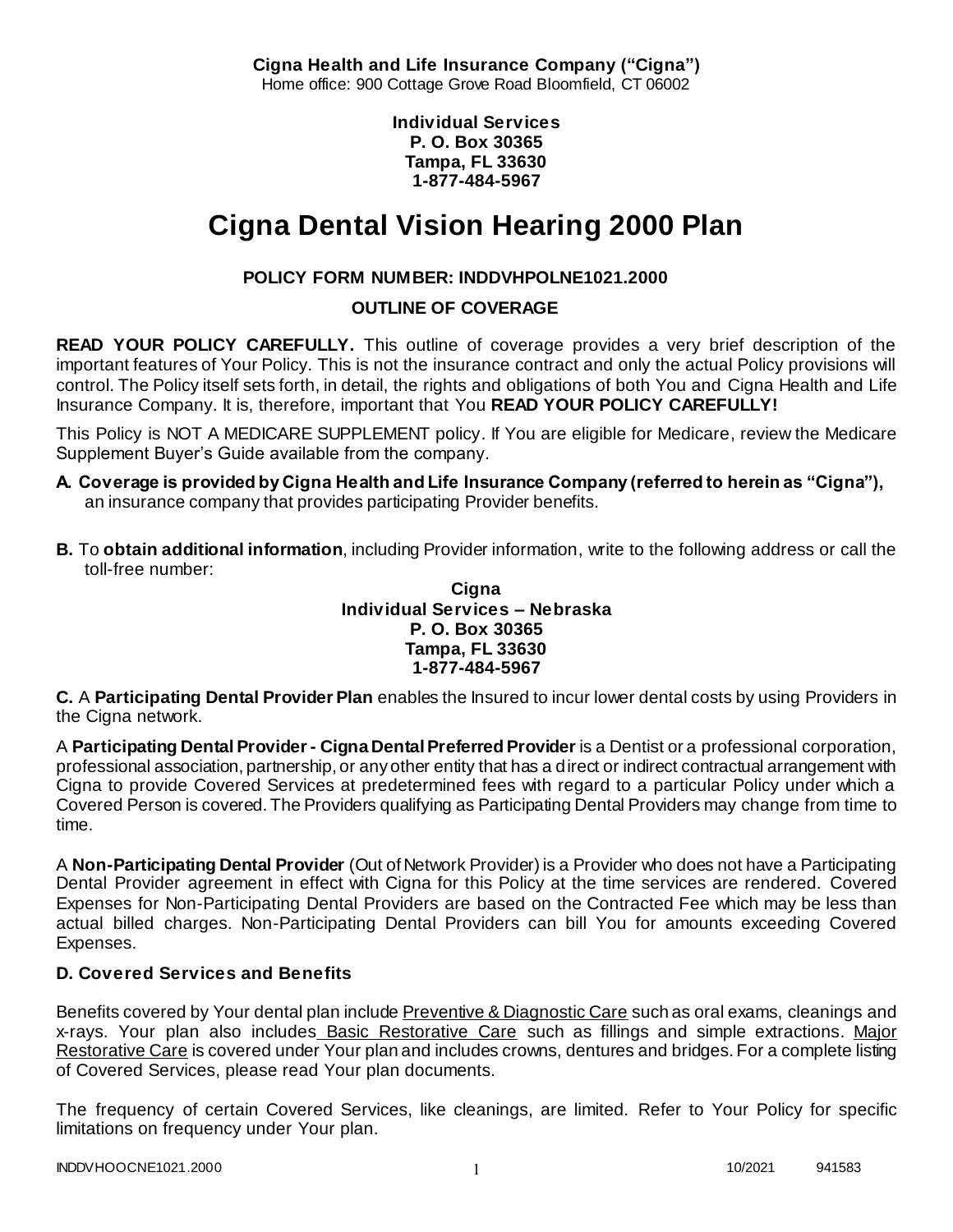## **Benefit Schedule**

The benefits outlined in the table below show the payment percentages for Covered Expenses **AFTER** any applicable Deductibles have been satisfied unless otherwise stated.

# **CIGNA DENTAL, VISION, AND HEARING INSURANCE** *The Schedule*

#### **For You and Your Dependents**

#### **The Schedule – Dental Benefits**

If You select a Participating Dental Provider, Your cost will be less than if You select a Non-Participating Dental Provider.

#### **Emergency Services**

The Benefit Percentage payable for Emergency Services charges made by a Non-Participating Dental Provider is the same Benefit Percentage as for Participating Dental Provider Charges. Dental Emergency services are required immediately to either alleviate pain or to treat the sudden onset of an acute dental condition. These are usual ly minor procedures performed in response to serious symptoms, which temporarily relieve significant pain, but do not effect a definitive cure, and which, if not rendered, will likely result in a more serious dental or medical complication.

#### **Dental Deductibles**

Dental Deductibles are expenses to be paid by You or Your Dependent. Dental Deductibles are in addition to any Coinsurance. Once the Dental Deductible maximum in The Schedule has been reached, You and Your family need not satisfy any further dental deductible for the rest of that year.

#### **Participating Dental Provider Payment**

Participating Dental Provider services are paid based on the Contracted Fee agreed upon by the Provider and Cigna.

#### **Non-Participating Dental Provider Payment**

Non-Participating Dental Provider services are paid based on the Contracted Fee.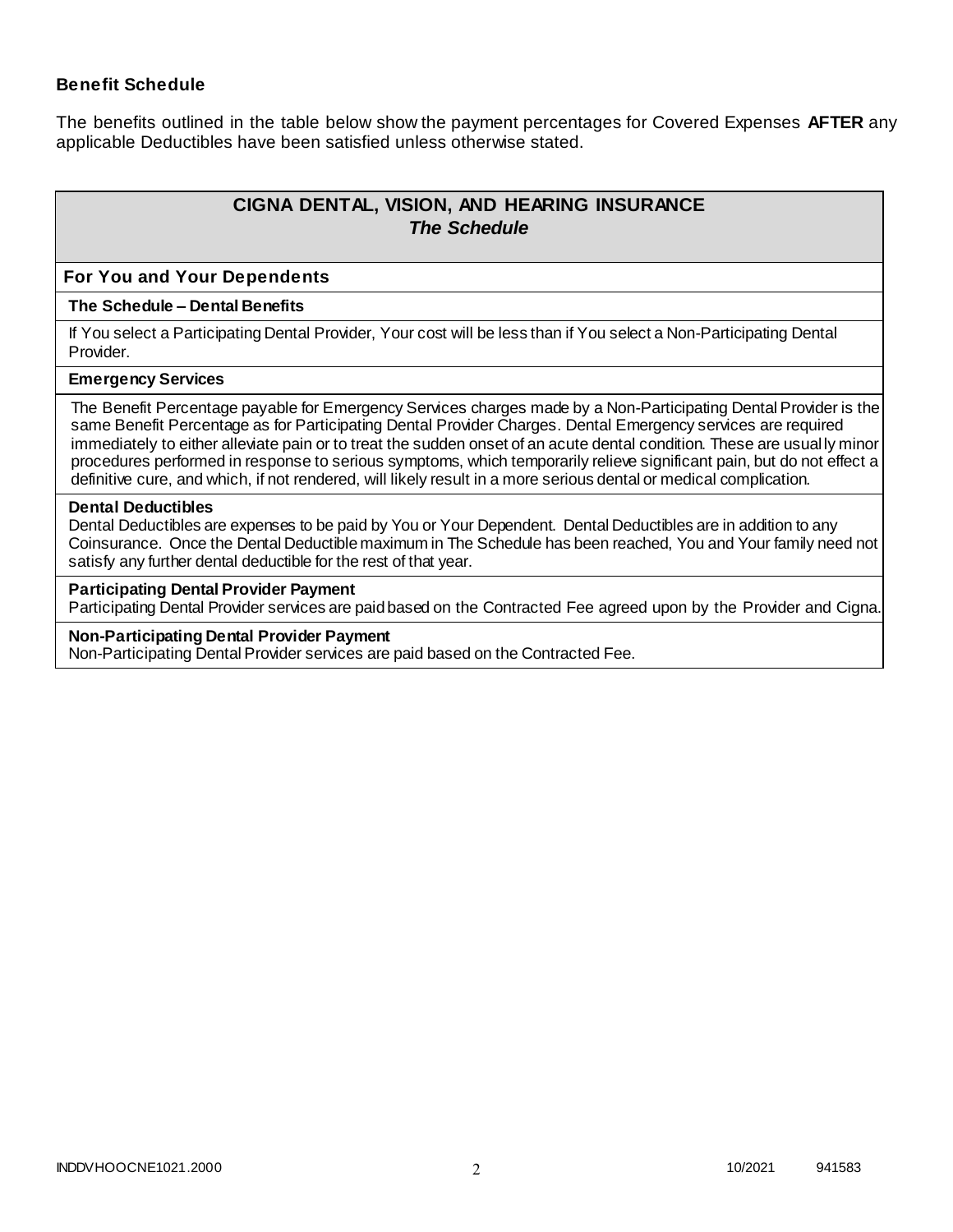| DENTAL BENEFIT HIGHLIGHTS                                                                                                                                                                                                                                                 |                                                  |
|---------------------------------------------------------------------------------------------------------------------------------------------------------------------------------------------------------------------------------------------------------------------------|--------------------------------------------------|
| Classes I, II, III<br><b>Calendar Year Maximum</b>                                                                                                                                                                                                                        | \$1,500 per person                               |
| <b>Calendar Year Dental Deductible</b><br>Individual                                                                                                                                                                                                                      | \$100 per person<br>Not Applicable to Class I    |
| Class I                                                                                                                                                                                                                                                                   | The Percentage of Covered Expenses the Plan Pays |
| Preventive Care<br>Oral Exams<br>Routine Cleanings<br>Routine X-rays<br>Non-Routine X-rays<br><b>Fluoride Application</b><br><b>Sealants</b><br>Space Maintainers (non-orthodontic)<br>Emergency Care to Relieve Pain                                                     | 100%                                             |
| <b>Class II</b>                                                                                                                                                                                                                                                           | The Percentage of Covered Expenses the Plan Pays |
| <b>Basic Restorative</b><br>Fillings<br>Surgical Extraction of Impacted Teeth<br>Oral Surgery, Simple Extractions<br>Relines, Rebases, and Adjustments<br>Repairs - Bridges, Crowns, and Inlays<br>Repairs - Dentures                                                     | 70% after dental deductible                      |
| <b>Class III</b>                                                                                                                                                                                                                                                          | The Percentage of Covered Expenses the Plan Pays |
| <b>Major Restorative</b><br>Crowns / Inlays / Onlays<br>Root Canal Therapy / Endodontics<br><b>Minor Periodontics</b><br><b>Major Periodontics</b><br>Oral Surgery, All Except Simple Extractions<br>Prosthesis Over Implant<br>Anesthetics<br>Dentures<br><b>Bridges</b> | 50% after dental deductible                      |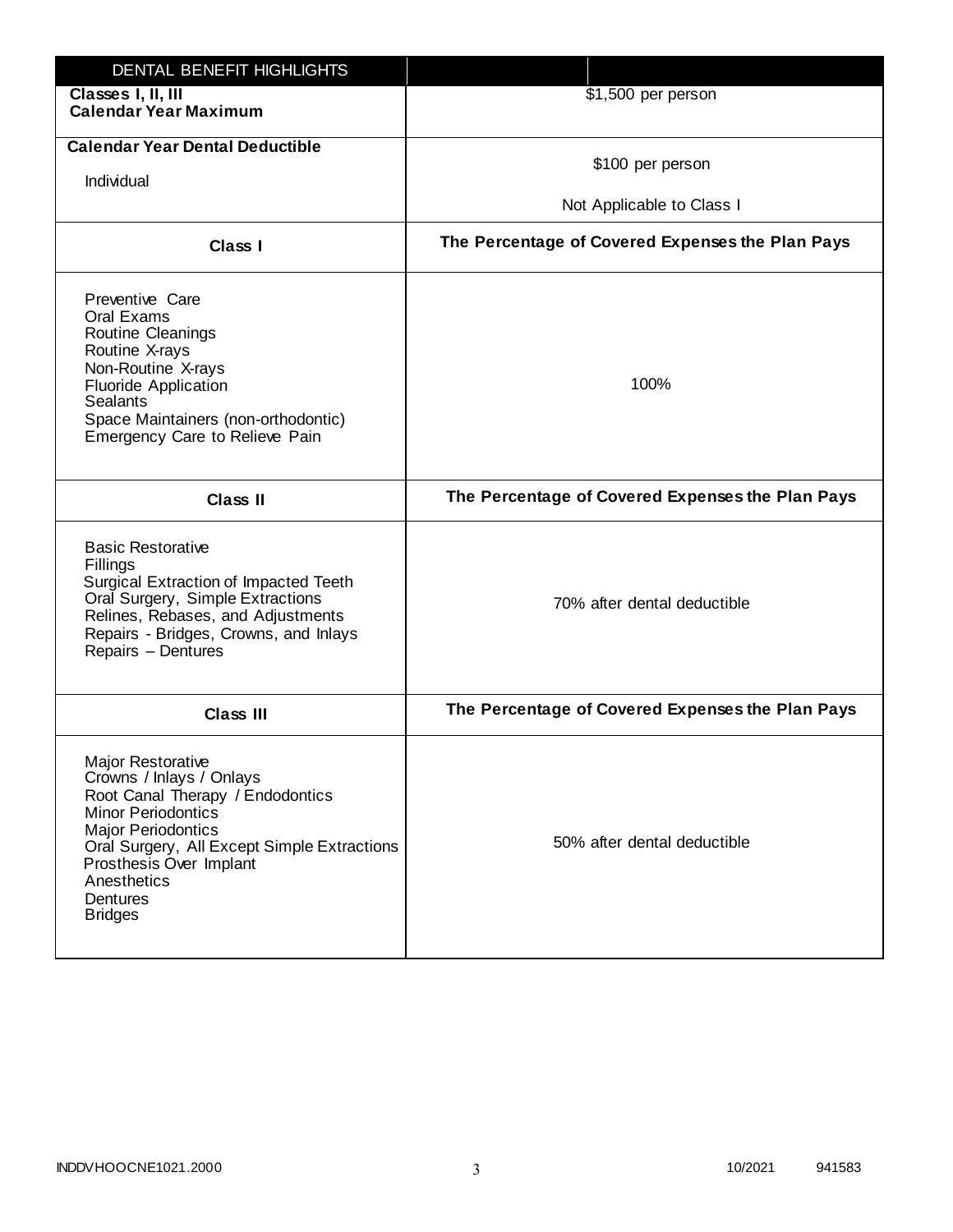| The Schedule - Vision Benefits                                                                  |                                                                                         |
|-------------------------------------------------------------------------------------------------|-----------------------------------------------------------------------------------------|
| VISION BENEFIT HIGHLIGHTS                                                                       |                                                                                         |
| Eye Examinations, including refraction                                                          | The plan pays 50% of expenses, not to exceed a \$75 calendar<br>year maximum per person |
| Materials (corrective eyeglasses or contact<br>lenses, including fittings and follow-up visits) | \$200 calendar year maximum per person                                                  |

| The Schedule - Hearing Benefits                             |                                        |
|-------------------------------------------------------------|----------------------------------------|
| <b>HEARING BENEFIT HIGHLIGHTS</b>                           |                                        |
| <b>Hearing Examinations</b>                                 | \$50 calendar year maximum per person  |
| Materials (Hearing Aids, including fittings<br>and repairs) | \$500 calendar year maximum per person |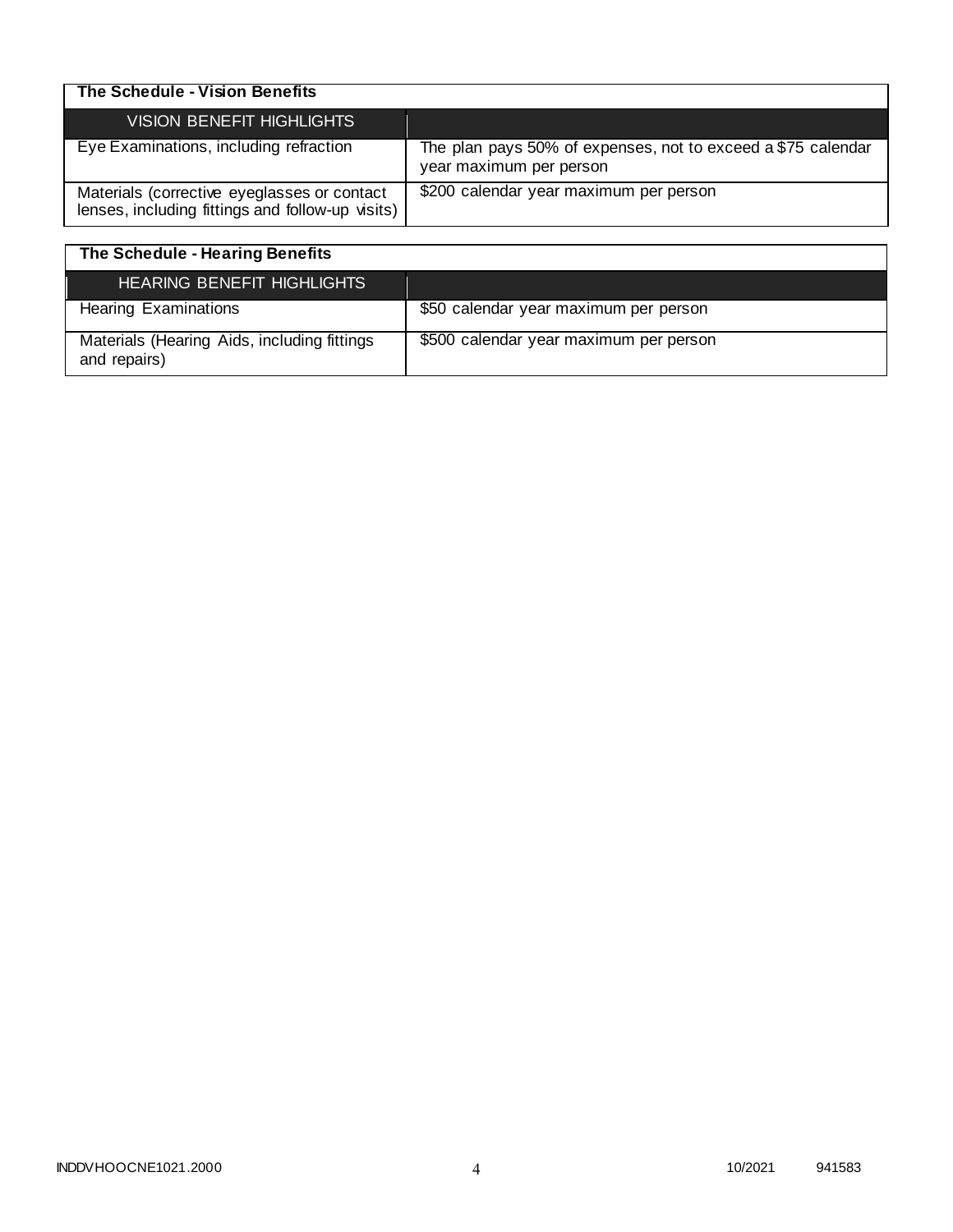## **Waiting Periods**

A Covered Person may access their dental, vision, and hearing benefit insurance once he or she has satisfied the following waiting periods:

- There is no waiting period for Class I or II dental benefits or for vision and hearing benefits.
- After 12 consecutive months of coverage dental benefits will increase to include the list of Class III procedures.

## **Missing Teeth Limitation**

There is no payment for replacement of teeth that are missing when a person first becomes insured. This payment limitation no longer applies after 24 months of continuous coverage.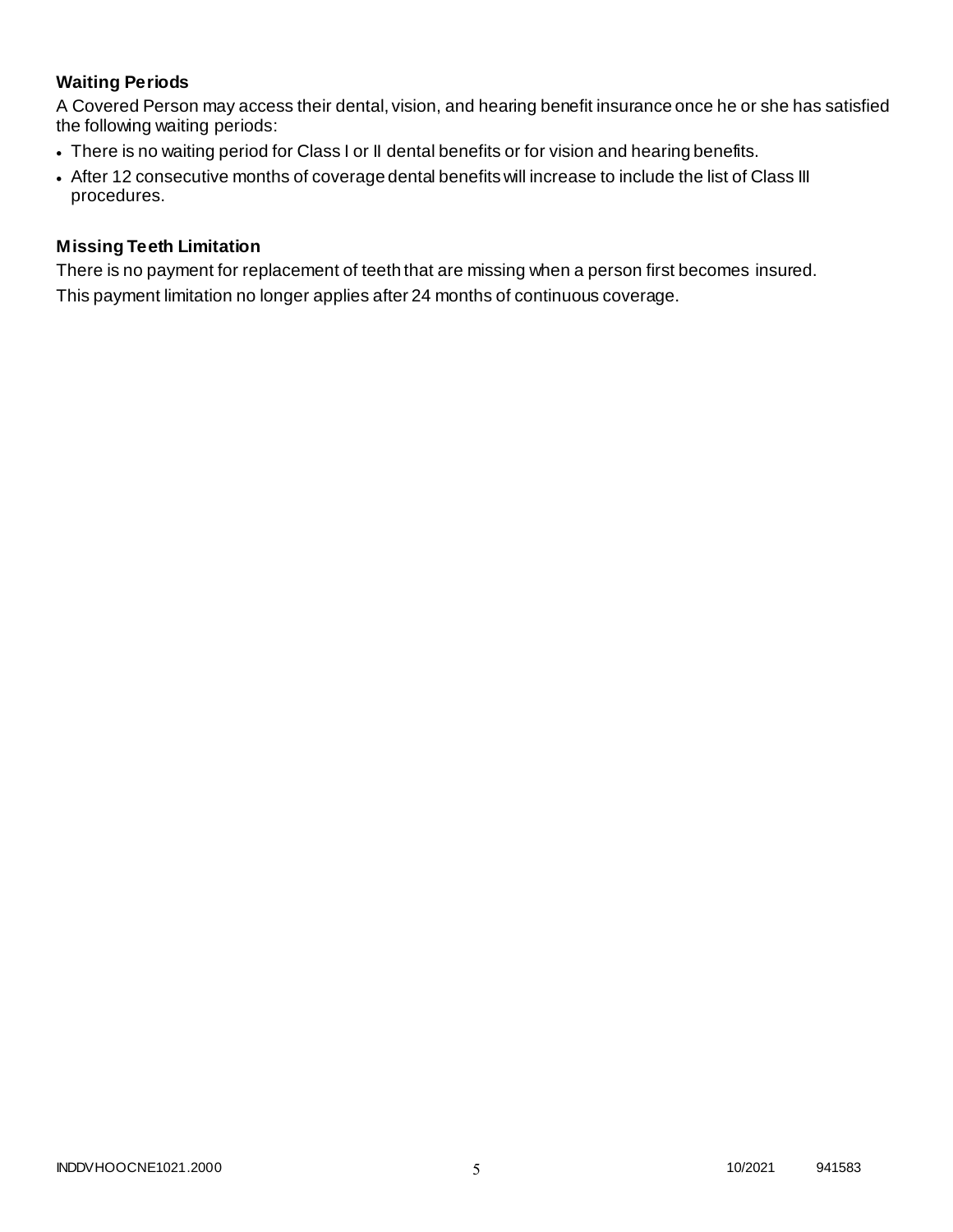## **E. Insured's Financial Responsibility**

The Insured is responsible for paying the monthly or quarterly premium on a timely basis. The Insured is also responsible to pay Providers for charges that are applied to the Deductibles, Coinsurance, and any amounts charged by Non-Participating Dental Providers in excess of the Contracted Fee. In addition, any charges for Medically Necessary and/or Dentally Necessary items that are excluded under the Policy are the responsibility of the Insured.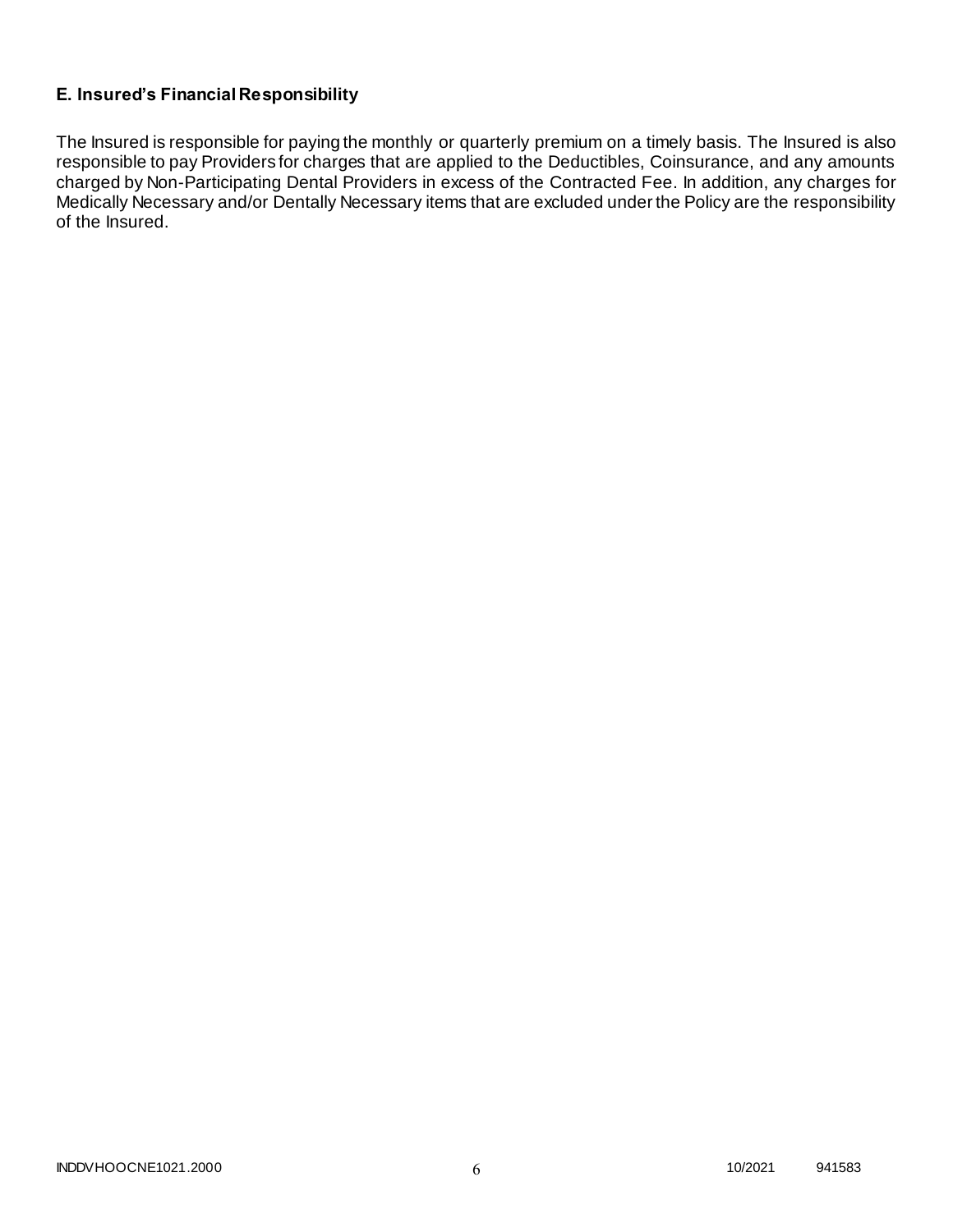# **F. Exclusions And Limitations: What Is Not Covered By This Policy**

## **Expenses Not Covered**

Covered Expenses will not include, and no payment will be made for:

- procedures which are not included in the list of Covered Dental Services, Covered Vision Services, or Covered Hearing Services;
- cone beam imaging;
- instruction for plaque control, oral hygiene and diet;
- core build-ups;
- veneers;
- precious or semi-precious metals for crowns, bridges and abutments;
- restoration of teeth which have been damaged by erosion, attrition or abrasion;
- bite registrations; precision or semi-precision attachments; or splinting;
- implants or implant related services;
- orthodontic treatment, except for the treatment of cleft lip and cleft palate;
- general anesthesia or intravenous sedation, when used for the purposes of anxiety control or patient management is not covered; may be considered only when medically or dentally necessary and when in conjunction with covered complex oral surgery; exclusion does not apply to Covered Persons who are under eight years of age or are developmentally disabled;
- athletic mouth guards;
- services performed solely for cosmetic reasons;
- personalization or decoration of any dental device or dental work;
- replacement of an appliance per benefit guidelines;
- services that are deemed to be medical in nature;
- services and supplies received from a hospital;
- prescription drugs;
- plano lenses:
- VDT (video display terminal)/computer eyeglass benefit;
- medical or surgical treatment of the eyes;
- any type of corrective vision surgery, including LASIK surgery, radial ketatonomy (RK), automated lamellar keratoplasty (ALK), or conductive keratoplasty (CK);
- Orthoptic or vision training and any associated supplemental testing;
- any eye examination, or any corrective eyewear, required by an employer as a condition of employment;
- safety eyewear;
- sub-normal vision aids or non-prescription lenses;
- Magnification or low vision aids not shown as covered in the Schedule of Vision Coverage;
- Assistive Listening Devices (ALDs);
- medical and/or surgical treatment of the internal or external structures of the ear, including but not limited to Cochlear implants;
- Hearing Aids not prescribed by a Licensed Hearing Care Professional;
- ear protective devices or plugs;
- Hearing Aids maintenance/service contracts, ear molds and other miscellaneous repairs;
- Hearing Aids purchased online or over the counter (OTC); or
- Disposable Hearing Aids.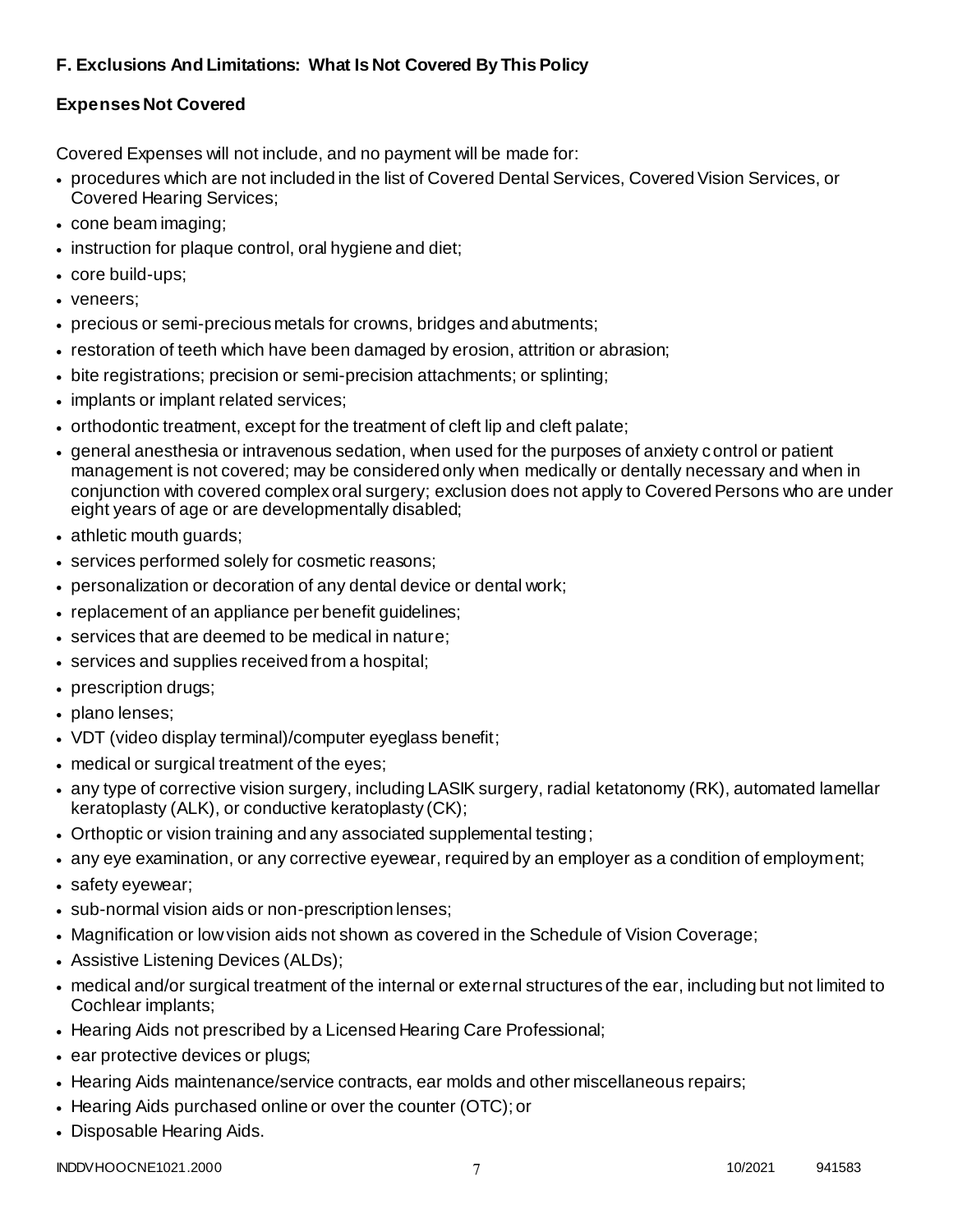## **General Limitations**

No payment will be made for expenses incurred for You or any one of Your Dependents:

- For services not specifically listed as Covered Services in this Policy;
- For services or supplies that are not Medically Necessary;
- For services received before the Effective Date of coverage;
- For services received after coverage under this Policy ends;
- For services for which You have no legal obligation to pay or for which no charge would be made if You did not have insurance coverage;
- For Professional services or supplies received or purchased directly or on Your behalf by anyone, including a Provider, from any of the following:
	- **Yourself or Your employer;**
	- a person who lives in the Covered Person's home, or that person's employer;
	- a person who is related to the Covered Person by blood, marriage or adoption, or that person's employer.
- for or in connection with an Injury arising out of, or in the course of, any employment for wage or profit;
- for or in connection with a Sickness which is covered under any workers' compensation or similar law;
- for charges made by a Hospital owned or operated by or which provides care or performs services for, the United States Government, if such charges are directly related to a condition which occurred while serving in the military or an associated auxiliary unit;
- services or supplies received due to an act of war, declared or undeclared while serving in the military or an associated auxiliary unit;
- to the extent that payment is unlawful where the person resides when the expenses are incurred;
- for charges which the person is not legally required to pay;
- for charges which would not have been made if the person had no insurance;
- to the extent that billed charges exceed the rate of reimbursement as described in the Schedule;
- for charges for unnecessary care, treatment or surgery;
- to the extent that You or any of Your Dependents is in any way paid or entitled to payment for those expenses by or through a public program, other than Medicaid;
- for or in connection with experimental procedures or treatment methods not approved by the American Dental Association or the appropriate dental specialty society;
- Procedures that are a covered expense under any other plan which provides dental, vision, or hearing benefits;
- To the extent that benefits are paid or payable for those expenses under the mandatory part of any auto insurance policy written to comply with a "no-fault" insurance law or an uninsured motorist insurance law. Cigna will take into account any adjustment option chosen under such part by You or any one of Your Dependents.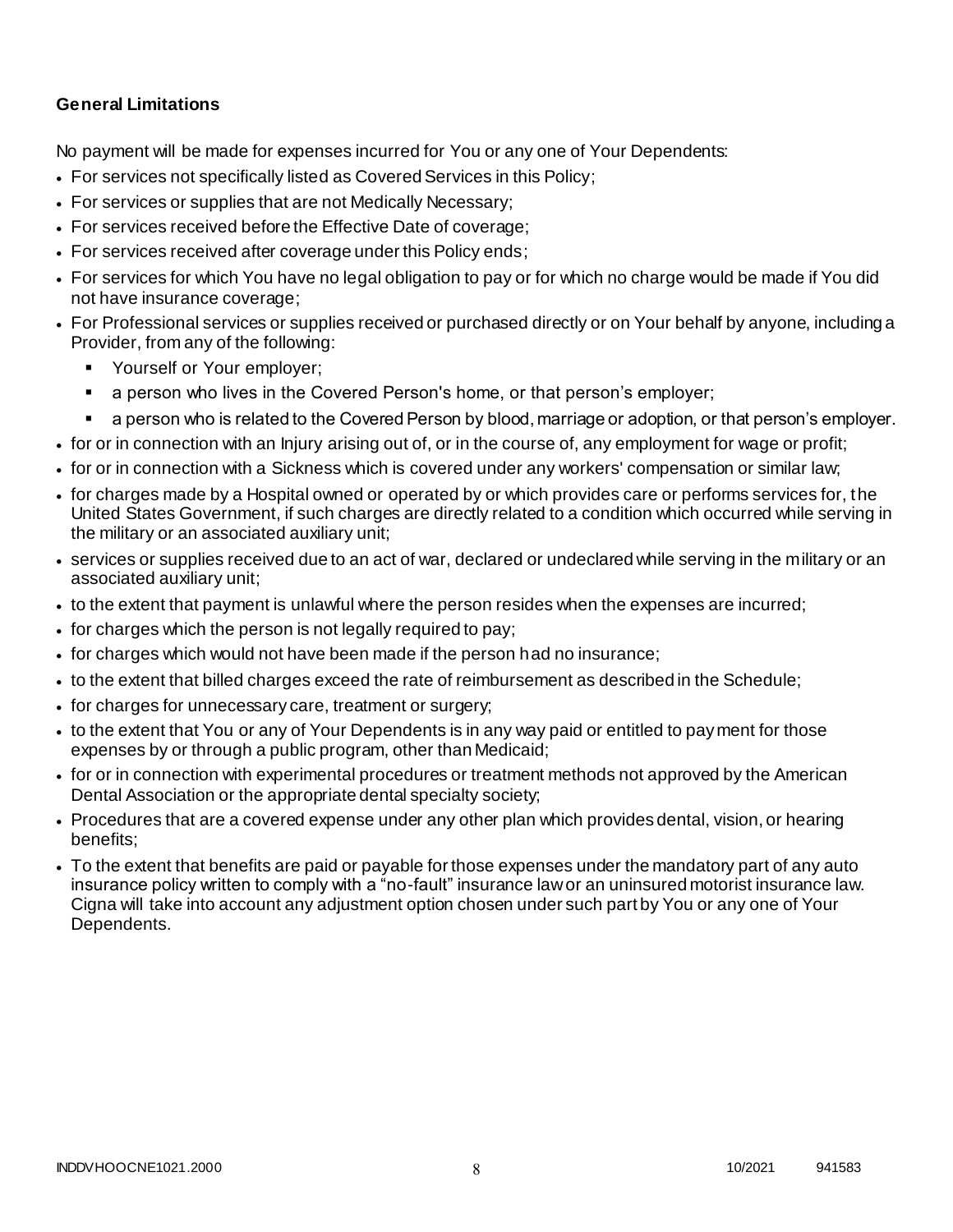## **G. Predetermination of Dental Benefits Program**

Predetermination of Benefits is a voluntary review of a Dentist's proposed treatment plan and expected charges. It is not preauthorization of service and is not required.

The treatment plan should include supporting pre-operative x-rays and other diagnostic materials as requested by Cigna's dental consultant. If there is a change in the treatment plan, a revised plan should be submitted.

Cigna will determine covered dental expenses for the proposed treatment plan. If there is no Predetermination of Benefits, Cigna will determine covered dental expenses when it receives a claim.

Review of proposed treatment is advised whenever extensive dental work is recommended when charges exceed **\$500**.

Predetermination of Benefits is not a guarantee of a set payment. Payment is based on the services that are actually delivered and the coverage in force at the time services are completed.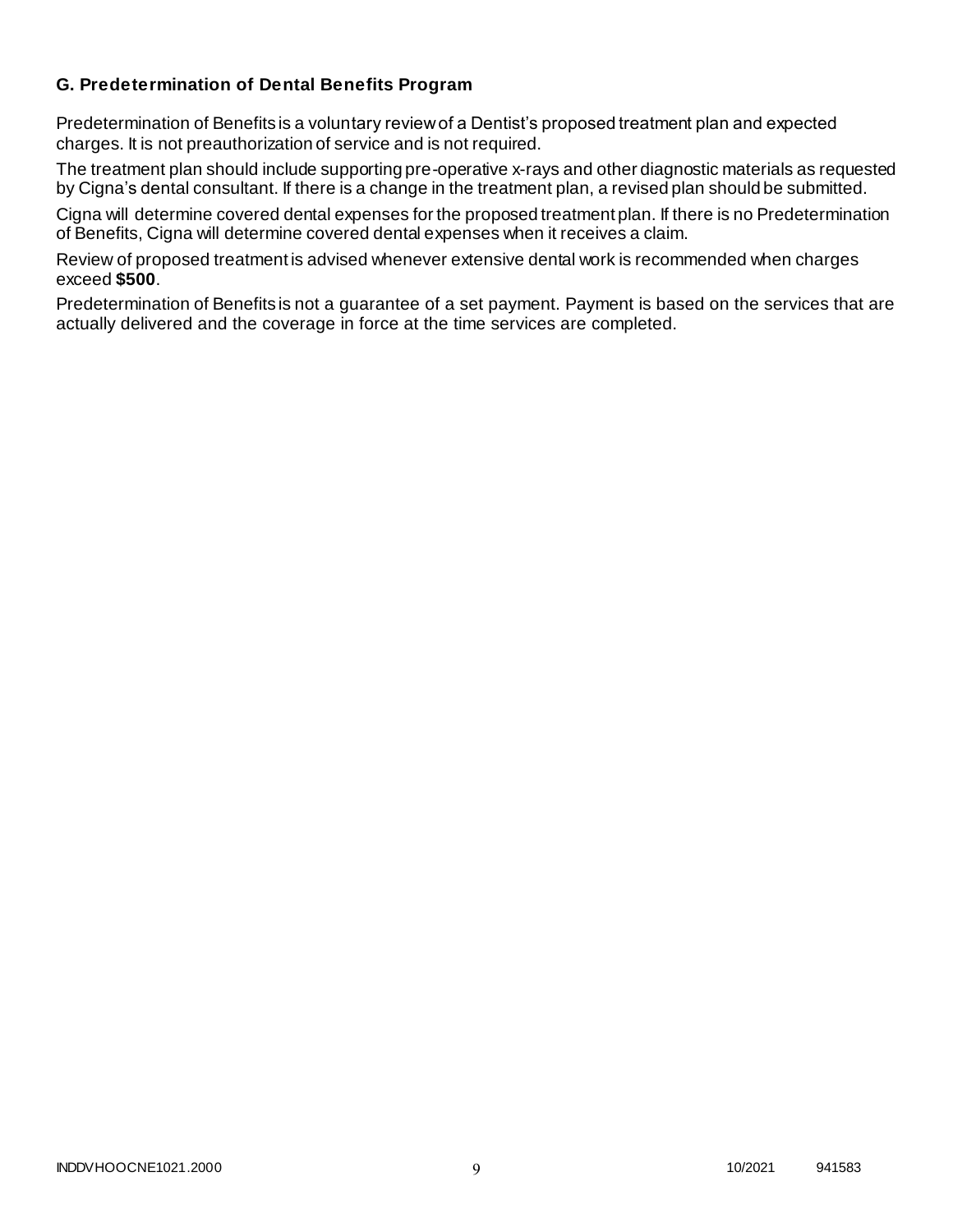## **H. General Provisions**

## **WHEN YOU HAVE A COMPLAINT OR AN APPEAL**

For the purposes of this section, any reference to "You," "Your" or "Yourself" also refers to a representative or Provider designated by You to act on Your behalf, unless otherwise noted.

We want You to be completely satisfied with the care You receive. That is why We have established a process for addressing Your concerns and solving Your problems.

#### **Start with Member Services**

We are here to listen and help. If You have a concern regarding a person, a service, the quality of care, or contractual benefits, You can call Our toll-free number and explain Your concern to one of Our Customer Service representatives. You can also express that concern in writing. Please call or write to Us at the following:

Customer Services Toll-Free Number or address on mycigna.com, explanation of benefits or claim form

We will do Our best to resolve the matter on Your initial contact. If We need more time to review or investigate Your concern, We will get back to You as soon as possible, but in any case within 30 days.

If You are not satisfied with the results of a coverage decision, You can start the appeals procedure.

#### **Appeals Procedure**

Cigna has a two step appeals procedure for coverage decisions. To initiate an appeal, You must submit a request for an appeal in writing within 365 days of receipt of a denial notice. You should state the reason why You feel Your appeal should be approved and include any information supporting Your appeal. If You are unable or choose not to write, You may ask to register Your appeal by telephone. Call or write to Us at the toll-free number or address on Your Benefit Identification card, explanation of benefits or claim form.

#### **Level One Appeal**

Your appeal will be reviewed and the decision made by someone not involved in the initial decision. Appeals involving Medical Necessity or clinical appropriateness will be considered by a health care professional.

For level one appeals, We will respond in writing with a decision within 30 calendar days after We receive an appeal for a postservice coverage determination. If more time or information is needed to make the determination, We will notify You in writing to request an extension of up to 15 calendar days and to specify any additional information needed to complete the review.

If You are not satisfied with Our level-one appeal decision, You may request a level-two appeal.

#### **Level Two Appeal**

If You are dissatisfied with Our level one appeal decision, You may request a second review. To start a level two appeal, follow the same process required for a level one appeal.

Most requests for a second review will be conducted by the Appeals Committee, which consists of at least three people. Anyone involved in the prior decision may not vote on the Committee. For appeals involving Medical Necessity or clinical appropriateness, the Committee will consult with at least one Dentist reviewer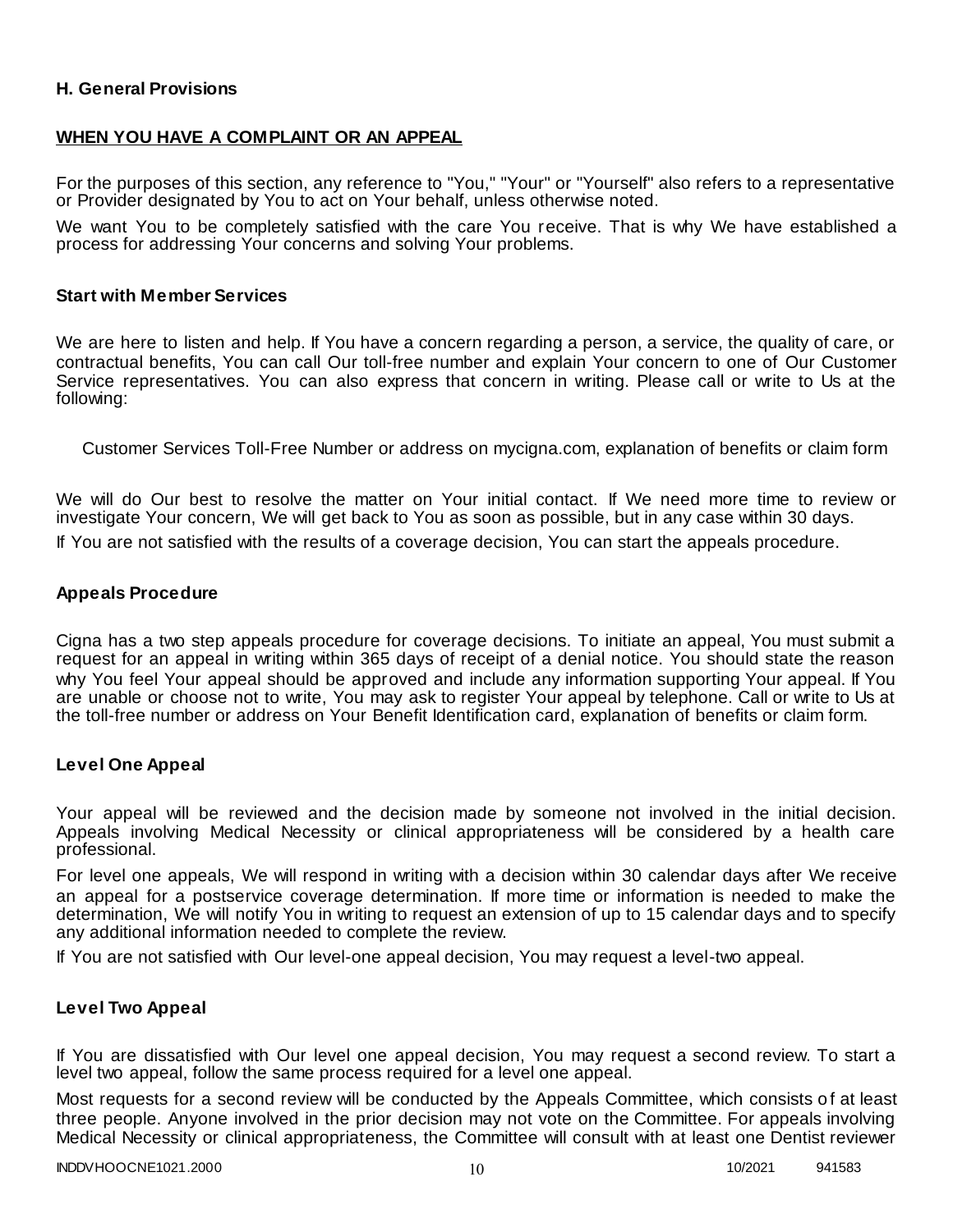in the same or similar specialty as the care under consideration, as determined by Cigna's Dentist reviewer. You may present Your situation to the Committee in person or by conference call.

For level two appeals We will acknowledge in writing that We have received Your request and schedule a Committee review. For postservice claims, the Committee review will be completed within 30 calendar days. If more time or information is needed to make the determination, We will notify You in writing to request an extension of up to 15 calendar days and to specify any additional information needed by the Committee to complete the review. You will be notified in writing of the Committee's decision within five working days after the Committee meeting, and within the Committee review time frames above if the Committee does not approve the requested coverage.

#### **Notice of Benefit Determination on Appeal**

Every notice of an appeal decision will be provided in writing or electronically and, if an adverse determination, will include:

- (1) the specific reason or reasons for the denial decision;
- (2) reference to the specific Policy provisions on which the decision is based;
- (3) a statement that the claimant is entitled to receive, upon request and free of charge, reasonable access to and copies of all documents, records, and other Relevant Information as defined;
- (4) upon request and free of charge, a copy of any internal rule, guideline, protocol or other similar criterion that was relied upon in making the adverse determination regarding Your appeal, and an explanation of the scientific or clinical judgment for a determination that is based on a medical necessity, experimental treatment or other similar exclusion or limit.

#### **Relevant Information**

Relevant Information is any document, record, or other information which was relied upon in making the benefit determination; was submitted, considered, or generated in the course of making the benefit determination, without regard to whether such document, record, or other information was relied upon in making the benefit determination; demonstrates compliance with the administrative processes and safeguards required by federal law in making the benefit determination; or constitutes a statement of policy or guidance with respect to the plan concerning the denied treatment option or benefit or the claimant's diagnosis, without regard to whether such advice or statement was relied upon in making the benefit determination.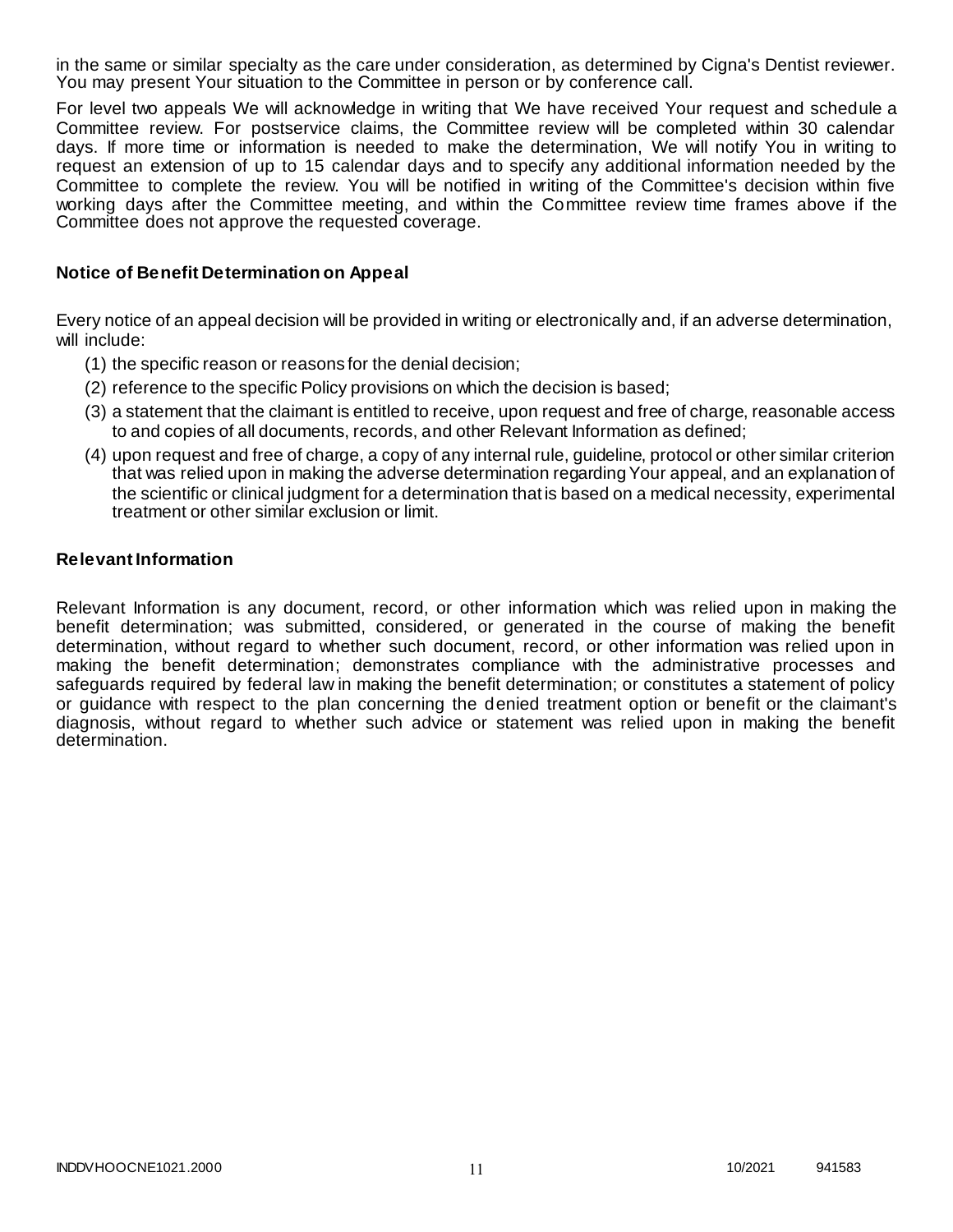# **I. Participating Dental Providers**

Cigna will provide a current list of Dentists currently participating with Cigna and their locations to each Covered Person upon request.

To verify if a Dentist is currently participating with Cigna and is accepting new Cigna Insureds, the Covered Person should visit Our website at mycigna.com.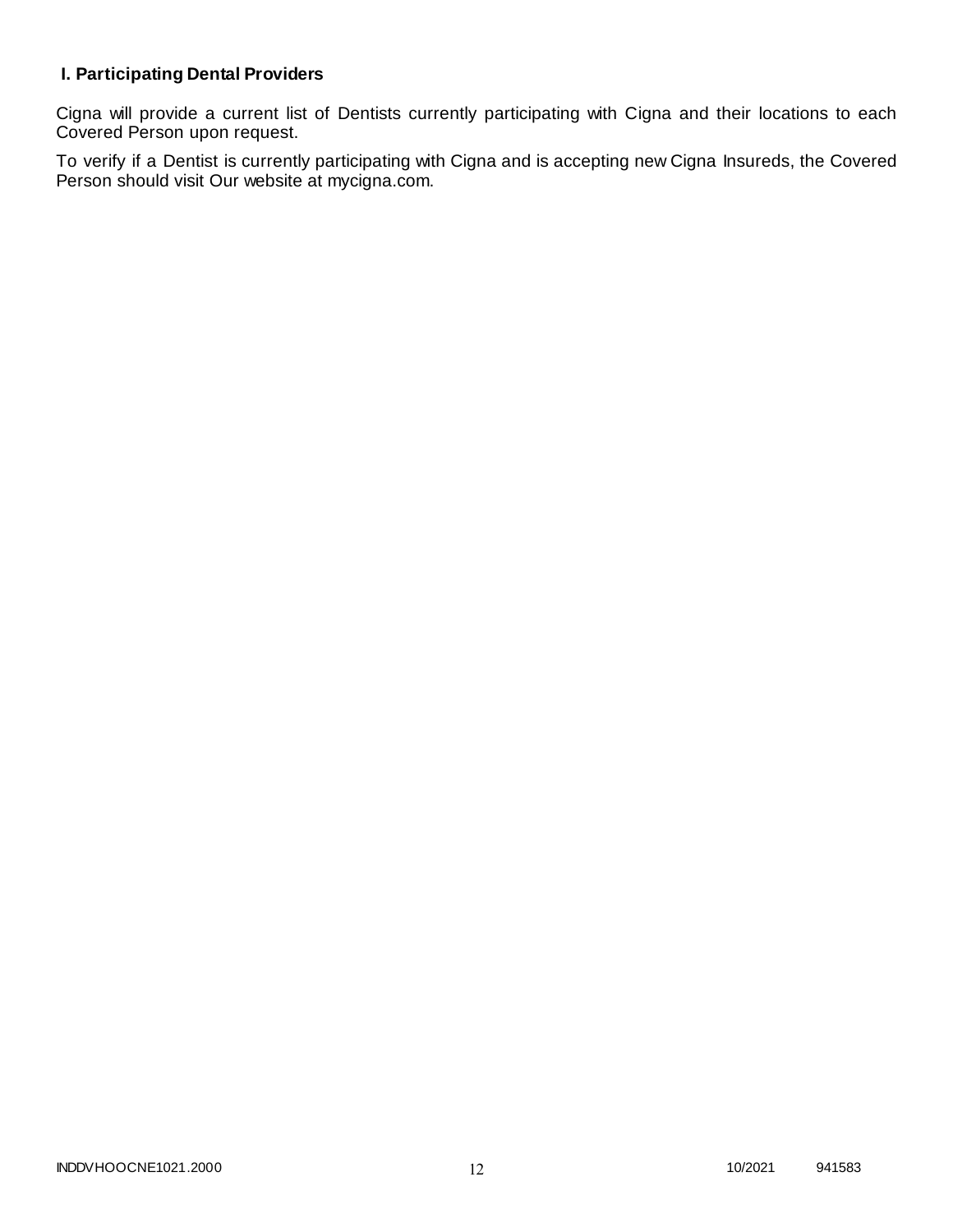## **J. Renewability, Eligibility, and Continuation**

1. The Policy will renew except for the specific events stated in the Policy. Cigna may change the premiums of the Policy with 60 days written notice to the Insured. However, Cigna will not refuse to renew or change the premium schedule for the Policy on an individual basis, but only for all Insureds in the same class and covered under the same Policy as You.

2. The individual plan is designed for residents of Nebraska who are not enrolled under or covered by any other group or individual health coverage. You must notify Cigna of all changes that may affect any Covered Person's eligibility under the Policy.

3. You or Your Dependent(s) will become ineligible for coverage:

- When premiums are not paid according to the due dates and grace periods described in the premium section.
- With respect to Your Spouse, Domestic Partner, or partner to a Civil Union: when the Spouse is no longer married to the Insured or when the union is dissolved.
- With respect to You and Your Family Member(s): when You no longer meet the requirements listed in the Conditions of Eligibility section.
- The date the Policy terminates.
- When the Insured no longer lives in the Service Area.

4. If a Covered Person's eligibility under this Plan would terminate due to the Insured's death, divorce or if other Dependents would become ineligible due to age or no longer qualify as dependents for coverage under this Plan; except for the Insured's failure to pay premium, the Covered Person's insurance will be continued if the Covered Person exercising the continuation right notifies Cigna and pays the appropriate monthly premium within 60 days following the date this Policy would otherwise terminate. Any waiting periods in the new Plan will be considered as being met to the extent coverage was in force under this Plan.